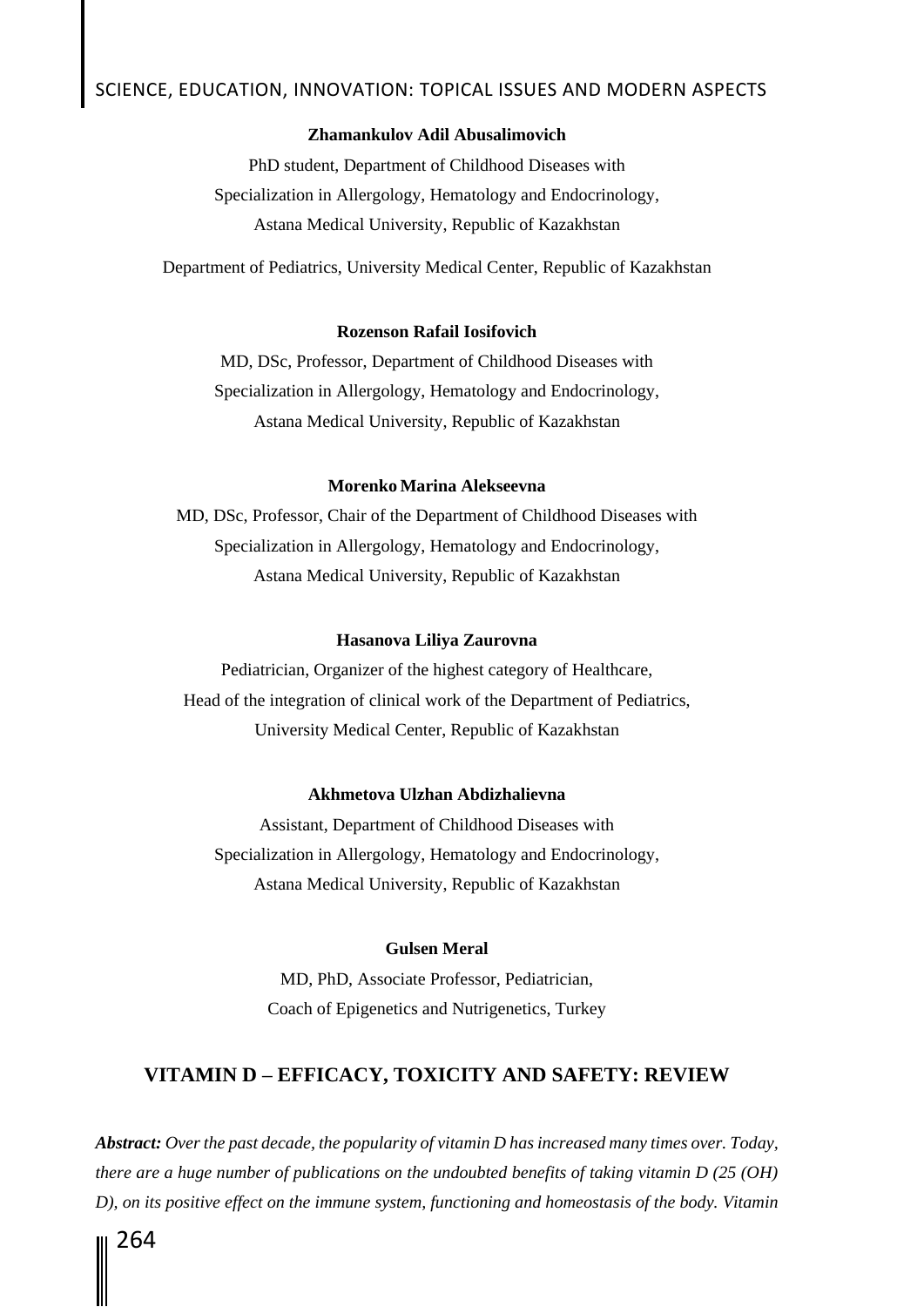*D deficiency is an urgent and actively discussed topic all over the world, since deficiency of it causes conditions such as rickets in children, osteomalacia, increased susceptibility to respiratory infections, the risk of autoimmune, cardiovascular diseases, kidney diseases, and also, which is very importantly, the risk of cancer, diabetes and tuberculosis. Purpose: To study the clinical manifestations and toxic properties of vitamin 25 (OH) D, safe dosages according to international recommendations, comparing a review of existing literature on clinical trials. Research methodology: To search for articles, we use the Cochrane Central Register of Controlled Trials (CENTRAL), the Cochrane Library, search for medical databases including MEDLINE, PubMed, and EMBASE, as well as the Google Scholar search system.* 

*Keywords: 25(OH)D; hypervitaminosis D; toxic properties of vitamin D; Intoxication, nephrocalcinosis, hypercalcemia, children, rickets*

### **Introduction**

In the past, vitamin D deficiency has been associated with osteoporosis in adults and rickets in children. The origin of the term "rickets" remains unclear. Most likely, it comes from the German word "wricken", which translates as "twisted". Rickets was known as "the English disease" [1].

One of the founders of a detailed description of rickets is the British Daniel Whistler and orthopedic physician Francis Glisson, who lived in the mid-17th century [2,3].

Although there was an earlier description of bone changes in the Romans and Greeks in the 1-2 century AD. For example, the ancient Roman physician Soranus noted that bone deformities in Roman children are more common than in the Greeks, referring to low education and poor hygiene by Roman mothers. Also, his contemporary Galen described the classic clinic of rickets [4].

In the 19th century, the pathophysiology of rickets was not yet understood. It has been suggested that rickets may be due to tuberculosis or congenital syphilis. Of course, these diseases played an undeniable role in the development of rickets, especially among the poor people. Not knowing the basics of the pathophysiology of rickets, for the treatment and straightening of bent legs it was even proposed to do cauterization, hung by the legs, and applied medical tires (cautery, splinting, and even pendulous suspension) [5].

In 1919, Mellanby was the first to link a group of fats that were allocated as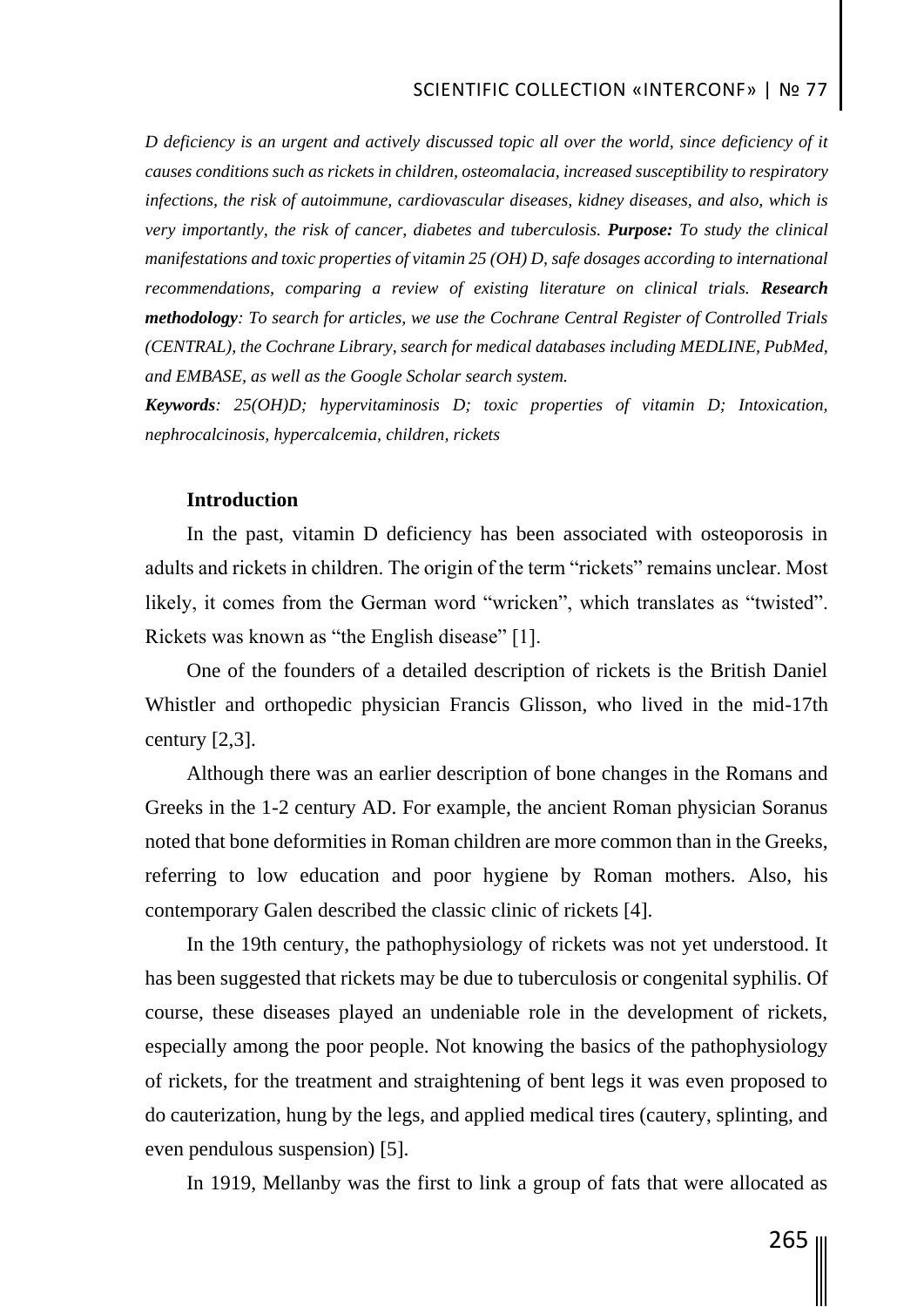## SCIENCE, EDUCATION, INNOVATION: TOPICAL ISSUES AND MODERN ASPECTS

"growth promoting" fats for the prevention of rickets, calling it the 4th vitamin. He stated: "Rickets is a deficiency disease which develops in consequence of the absence of some accessory food factor or factors. It therefore seems probable that the cause of rickets is a diminished intake of an anti-rachitic factor, which is either fat-soluble factor A, or has a similar distribution to it" [6].

To clarify this issue, in 1922, Elmer McCollum neutralized vitamin A from fish oil. So, it was proved that not vitamin A is responsible for the cure for rickets, but another one, previously unknown vitamin. Since it was the fourth vitamin discovered by science, it was called the fourth letter of the Latin alphabet - vitamin D [7].

## **Benefits of Vitamin D in brief**

Vitamin D is known to inhibit proliferation and induce differentiation of cells of various lines, and is also important for the regeneration of the epithelial barrier and the maturation of immune cells [8]. The immunomodulatory role of vitamin D is proved by the high content of vitamin D receptors (VDR) in macrophages, dendritic cells, T and B lymphocytes, which play an important role in the fight against bacteria, autoimmune and chronic inflammatory diseases [9]. Vitamin D deficiency increases the incidence of respiratory diseases [10, 11].

*Table 1*

| <b>Autors</b>                          | <b>Publication</b><br>Year | Disease or<br><b>Study</b><br>pathogen | Dose of<br>vitamin D<br>(IU) | <b>Duration</b> | <b>Efficiency</b> |
|----------------------------------------|----------------------------|----------------------------------------|------------------------------|-----------------|-------------------|
| Manaseki-<br>Holland S. et al.<br>[12] | 2010                       | Recurrent<br>pneumonia                 | 100,000 once                 | 3 weeks         | $+1$              |
| Urashima M. et<br>al $[13]$            | 2010                       | Influenza A                            | 1200 daily                   | 4 months        | $^{+}$            |
| Holland S. et al.<br>[14]              | 2012                       | Pneumonia                              | 100,000<br>quarterly         | 18<br>months    | $\mathbf{r}$      |
| Majak P. et al.<br>$\lceil 15 \rceil$  | 2011                       | Prevent Asthma                         | 500 daily                    | 6 months        | $^{+}$            |
| Kerley C. P. et al.<br>[16]            | 2015                       | Asthma                                 | 2000 daily                   | 15 weeks        |                   |

**Randomized, controlled trials of vitamin D efficacy** 

**in respiratory infections in children**

*1 During treatment with vitamin D drugs, a positive effect was noted 2 Vitamin D was not effective*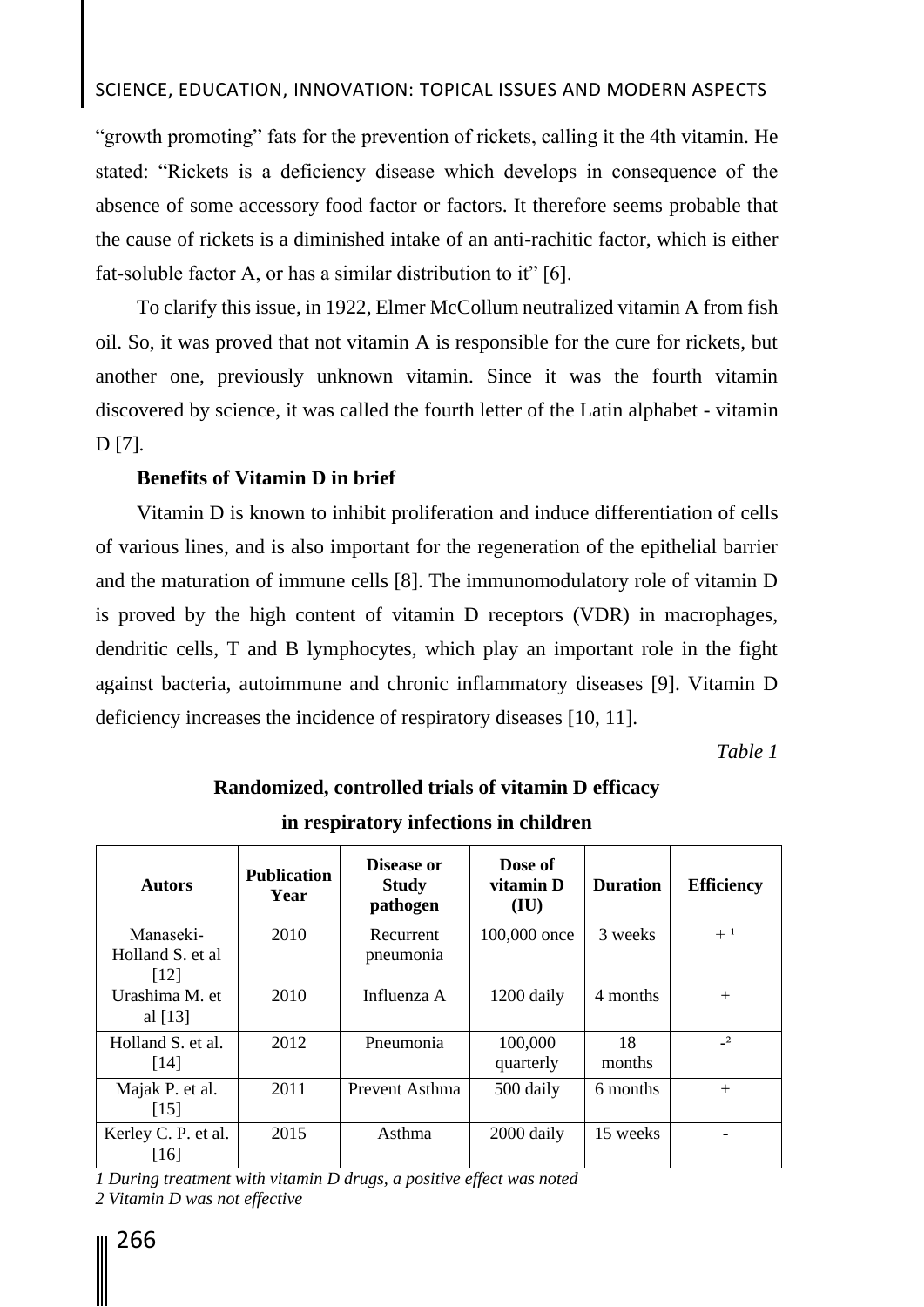As can be seen from table 1, in most cases, the effectiveness of vitamin D has a positive effect on respiratory diseases in children, but it was also noted that there was no effect during the study, possibly due to the severity of the disease and the selection of dosages, which requires further detailed research.

### **Hypervitaminosis D and the manifestation of its toxic properties**

In August 1931, there was a publication in the Edinburgh Medical Journal by Lewis Thatcher, MD, Physician, Royal Edinburgh Hospital for Sick Children, which described the case of a child dying from hypervitaminosis D. In his study, he said that the boy was 18 months old and was admitted to the hospital in October 1930 with complaints of weakness, lethargy, lack of appetite and weight loss. At the time of the examination, he weighed about 7 kg (15.5 Ib), and at birth he had 3.8 kg (8.5 Ib), he had a noticeable weight loss, he was pale, the bones were thinned, the muscles were weak and hypotrophic. Body length and head circumference were normal.

The mole was opened at 1.27 sm (0.5 Inch), the edges are moderately supple. There were no particular signs of rickets. From the anamnesis of life and illness, it was known that the child was born healthy, from 5 months after weaning from breastfeeding, he did not gain well in weight, had difficulty digestion, received diluted cow's milk, pieces of meat, and orange juice in his diet. At 13 months, he had moderate diarrhea. After recovery and before admission to the hospital, he received irradiated ergosterol.

At night, he had a temperature to  $37.5 * C$  (99.6F). In the morning, the condition worsened sharply, the patient became apathetic, vomiting because of the increasing temperature, blood urea increased 3 times. The patient responded well to therapy. In urinalysis, he noted moderate albuminuria, bacteria, and a small number of red blood cells. Bacterial culture of urine yielded mixed results: Staph, alb., Streptococci, and B. Pyocyancus. Pyelonephritis was exposed. But since the disease did not have a completely clear course, a congenital anomaly of the kidneys was assumed. After 12 days of hospitalization, the patient died [17].

An autopsy showed calcium deposition in both kidneys, which was visible even to the naked eye with a grayish-granular shape in the medulla of the kidneys, at the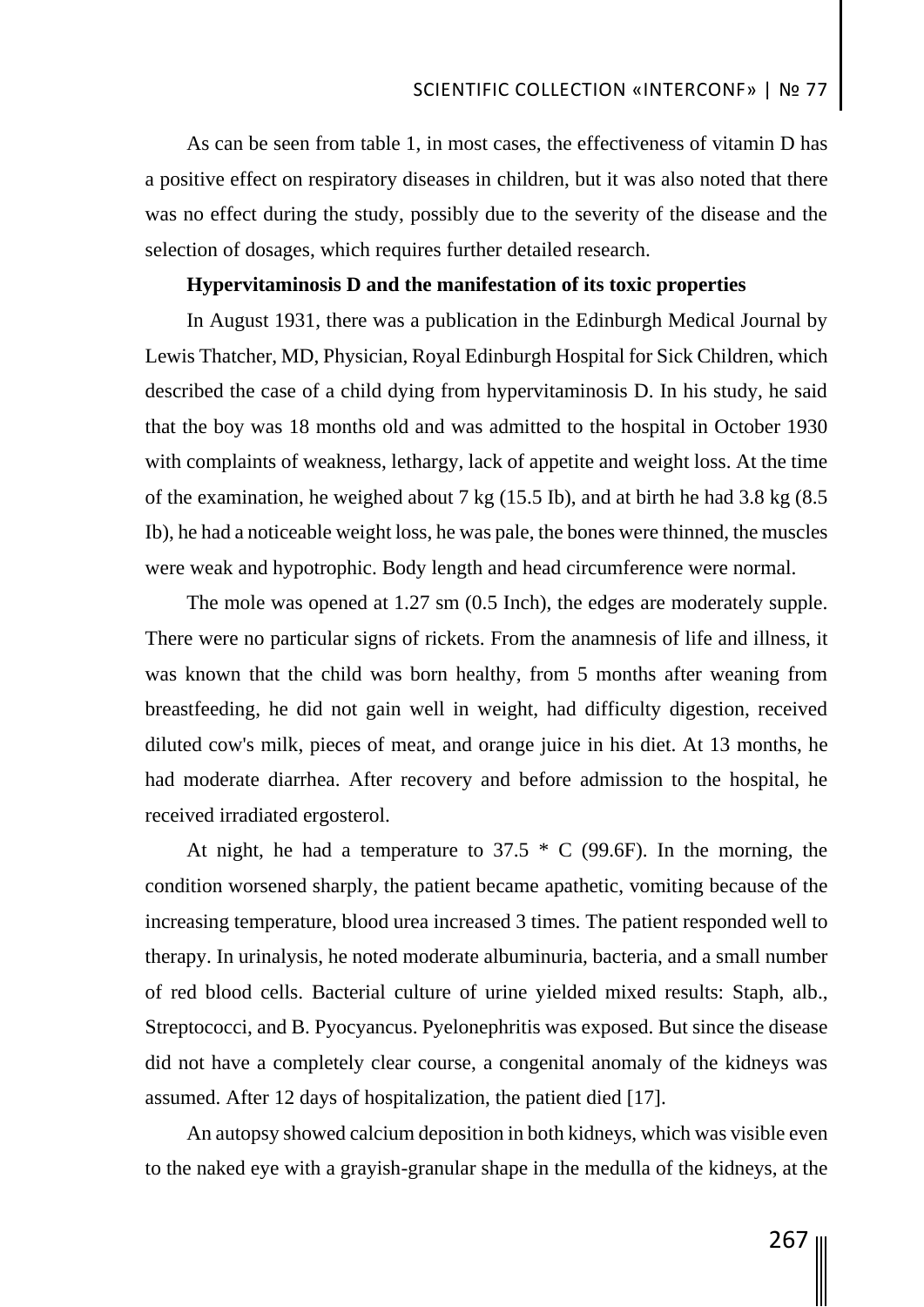# SCIENCE, EDUCATION, INNOVATION: TOPICAL ISSUES AND MODERN ASPECTS

bases of the pyramids. Most of the deposits were in the collecting tubules. Also, small purulent foci of infection in the kidneys were found, which explained pyuria. But most likely it was like a secondary infection. The bladder, ureters, spleen were not changed. The cerebral cortex is not affected, macroscopic deposits of calcium were found throughout the medulla oblongata [17].

Barrueto F. et al. published a unique case report on an acute overdose of vitamin D in a 2-year-old child in the journal "Pediatrics". It is reported that the mother of the child went to the emergency department with complaints of vomiting, constipation, lethargy, and abdominal pain. Upon examination by a doctor, a slight increase in blood pressure was noted. Recommendations were given with a diagnosis of constipation, but the next day the child's condition worsened, he was disturbed by severe abdominal pain and he was hospitalized. In this case, the mother denied any manifestations of diarrhea, fever, seizures.

She gave an over-the-counter vitamin D (Raquiferol) to enhance her baby's health and bones. The child took 1 ampoule of vitamin D (2 drops per day was recommended) for 4 days (in one ampoule 600,000 IU), i.e. a total of 2,400,000 IU. The examination was as follows: the child's weight was 14.5 kg (90th percentile), blood pressure was increased to 39/98 mm Hg, body temperature was 36.1 \* C (97.6F), heart rate 88 beats per minute, respiratory rate was 16 breaths per minute. Other vital indicators were normal.

Only serum Ca2 concentration of 14.4 mg / dL was increased by laboratory investigation (normal: 8.4–10.2 mg / dL), and on the second day, the calcium level increased to 15.0 mg / dL, on the 4th day – it decreased to 13.9 mg / dL, and at discharge was 11 mg / dL. Vitamin D levels on the first day were 106 ng / mL, then rose sharply to 470 ng / mL, and on discharge dropped slightly to 389 ng / mL. The child was given emergency measures, which are intravenously administered fluids - 5% dextrose solution, furosemide, calcitonin, and intravenously administered hydrocortisone. The child was released from the hospital after 2 weeks with improvement [18].

In another study, 27 clinically confirmed cases of vitamin D intoxication associated with hypercalcemia and / or hyperphosphatemia were analyzed, which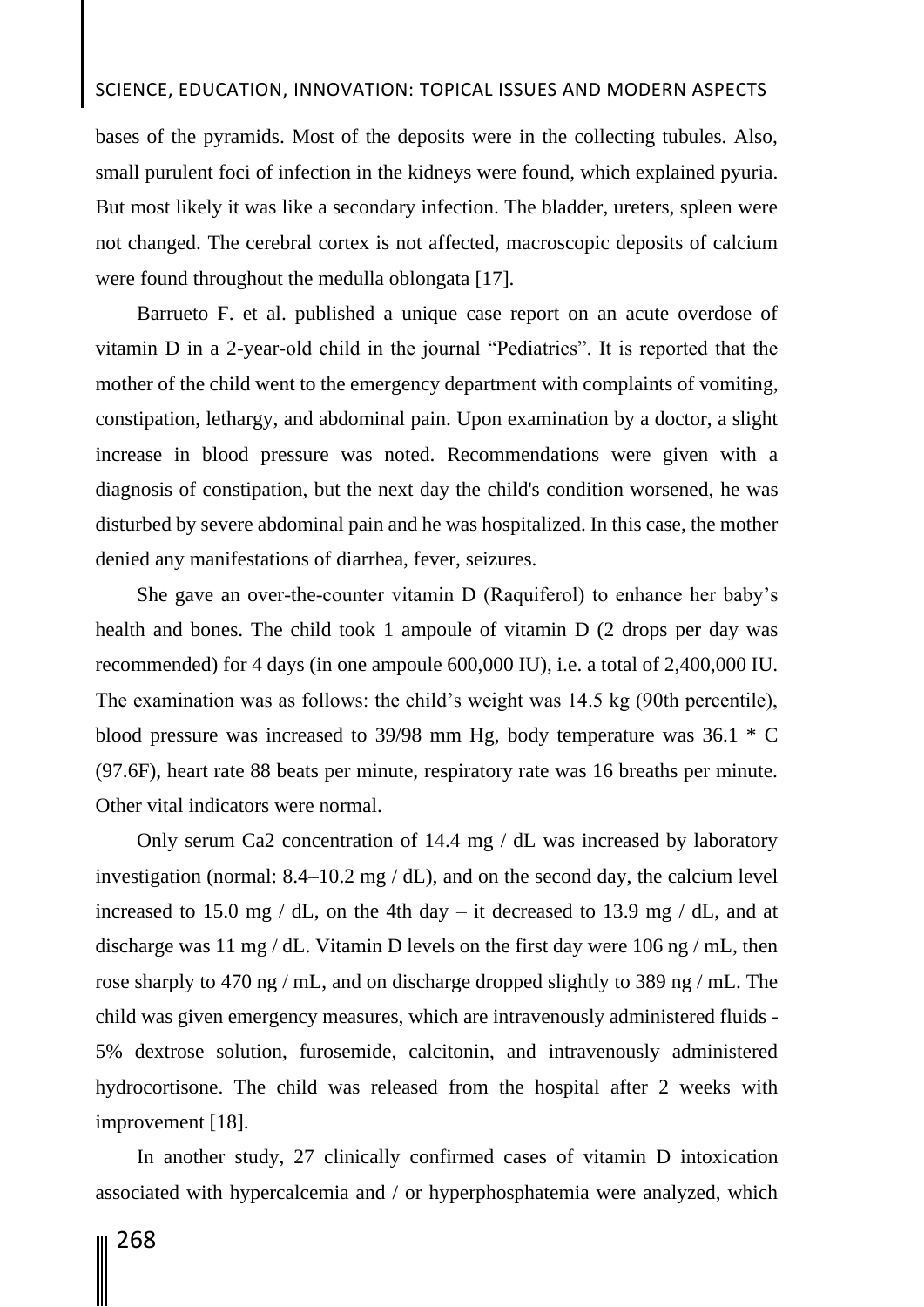showed that 85.7% of the patients had complaints of vomiting, anorexia - 57.1%, weight loss - 47.6%, dehydration - 42.8%, polyuria / polydipsia - 38%, and constipation was 33.3%. Severe condition associated with severe hypercalcemia was in 6 cases (22.2%), the patients were hospitalized and successfully treated with bisphosphonates, intravenous hydration and furosemide therapy. The average hospital stay was 9 days. A serious complication in patients was nephrocalcinosis, diagnosed 7 patients (25.9%). Follow-up observation was for 1.3 years. Over time, there was no manifestation of hypercalcemia, but nephrocalcinosis persisted in 6 patients [19].



Fig. 1. **The dynamics of serum calcium and vitamin D levels in this patient**

# **Recommended safe dosages of vitamin D for children (minimum, maximum, optimum)**

Nowadays, there is no unified classification according to the level of vitamin D deficiency. Many international recommendations consider the serum level of 25 (OH) D below 10 ng / mL  $(25 \text{ nmol} / L)$  to be deficiency. According to the recommendations of the Endocrine Society, the serum levels of 25 (OH) D of at least 30 ng / mL (75 nmol / L) is considered optimal. And in its recommendations, the Endocrine Society defined serum 25 (OH)  $D < 20$  ng / mL, and insufficiency as 21– 29 ng / mL as vitamin D deficiency [20]. The Global Consensus Recommendations on Prevention and Management of Nutritional Rickets has determined that sufficiency is  $> 20$  ng / mL (50 nmol / L), insufficiency, 12-20 ng / mL (30-50 nmol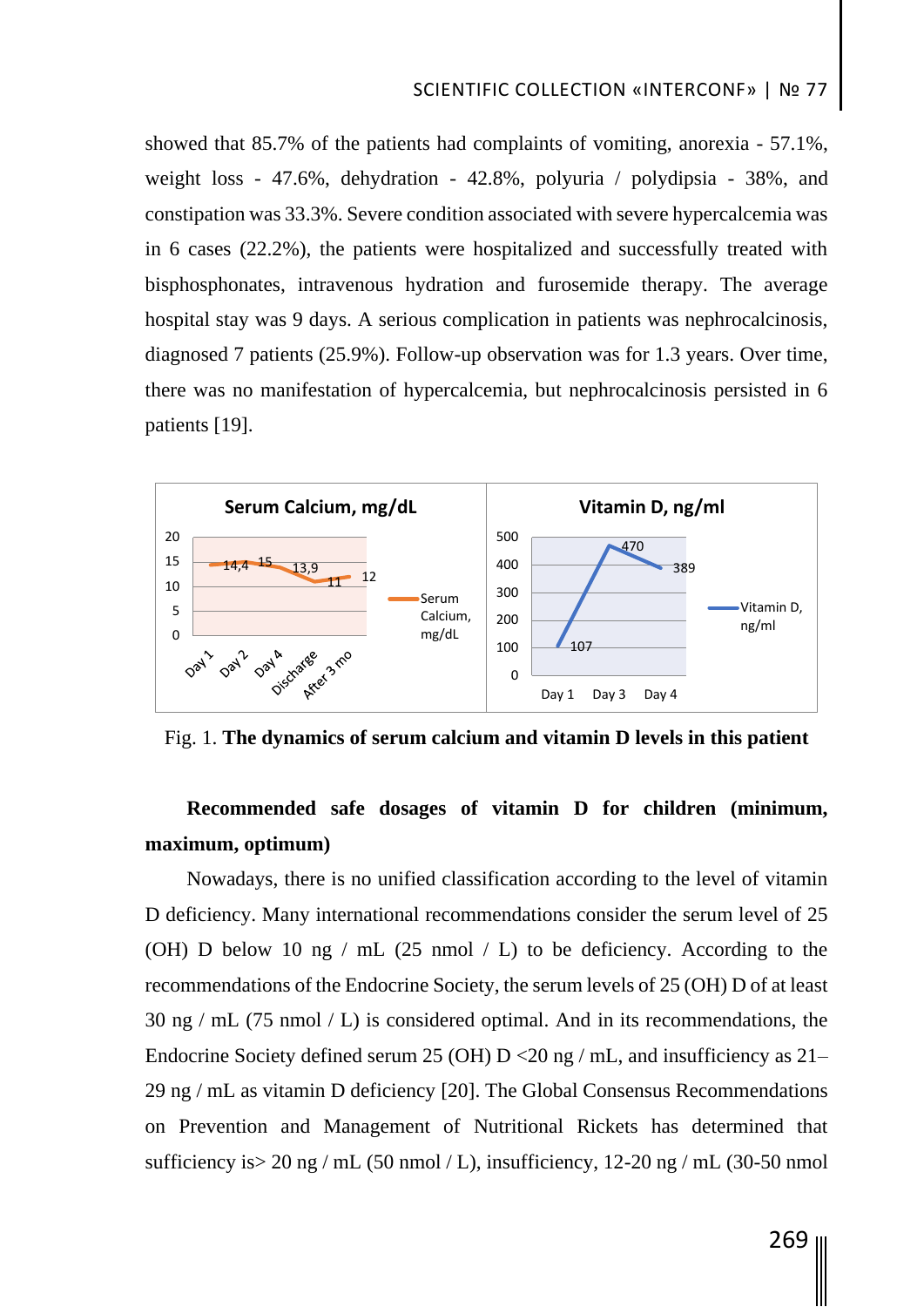# SCIENCE, EDUCATION, INNOVATION: TOPICAL ISSUES AND MODERN ASPECTS

/ l) and deficiency, <12 ng / mL (30 nmol / L), and intoxication can occur at a level of > 100 ng / mL (250 nmol / L) [21].

We would also like to add the recommended safe upper dosage limits for vitamin D, at which no toxic properties were observed. For children up to 1 month - 1000 IU / day, from 1 month to 10 years - 2000 IU / day, from 10 years to 18 - 4000 IU / day [22-24].

**In conclusion,** at present time, throughout the world, the majority of the population has a widespread deficiency of vitamin D. There is no doubt that the effectiveness of taking vitamin D preparations has a positive effect on the human body and this is proved by many randomized controlled trials. But it should be noted that the uncontrolled intake of vitamin D preparations, without previous laboratoryconfirmed data on its deficiency, can lead to its toxic effects, which were described in this review. When prescribing vitamin D preparations, it is necessary to take into account the individual characteristics of the child, clearly explain to parents about the possible symptoms in case of overdose, adhere to international recommendations for safe dosages with the possibility of laboratory control of its level.

#### **References:**

- 1. Elder C. J., Bishop N. J. Rickets //The Lancet. 2014. Т. 383. № . 9929. С. 1665-1676.
- 2. Wheeler B. J. et al. A brief history of nutritional rickets //Frontiers in Endocrinology. 2019.  $-$  T. 10.
- 3. Glorieux F. H. Pediatric bone: biology & diseases. Elsevier, 2003.
- 4. Ruhräh J. Pediatrics of the Past. New York: Hoeber, 1925.
- 5. Mays S. The epidemiology of rickets in the 17th–19th centuries: Some contributions from documentary sources and their value to palaeopathologists //International journal of paleopathology. – 2018. – Т. 23. – С. 88-95.
- 6. Mellanby E. An experimental investigation on rickets. 1919. 1989.
- 7. McCollum E. V. et al. Studies on experimental rickets XXI. An experimental demonstration of the existence of a vitamin which promotes calcium deposition //Journal of Biological Chemistry. – 1922. – Т. 53. –  $N_2$ . 2. – С. 293-312.
- 8. Zmijewski M.A. Vitamin D and human health // Int. J. Mol. Sci. 2019. Vol. 20, № 1.
- 9. Bergman P. et al. Vitamin D3 supplementation in patients with frequent respiratory tract infections: A randomised and double-blind intervention study // BMJ Open. 2012. Vol. 2, № 6.